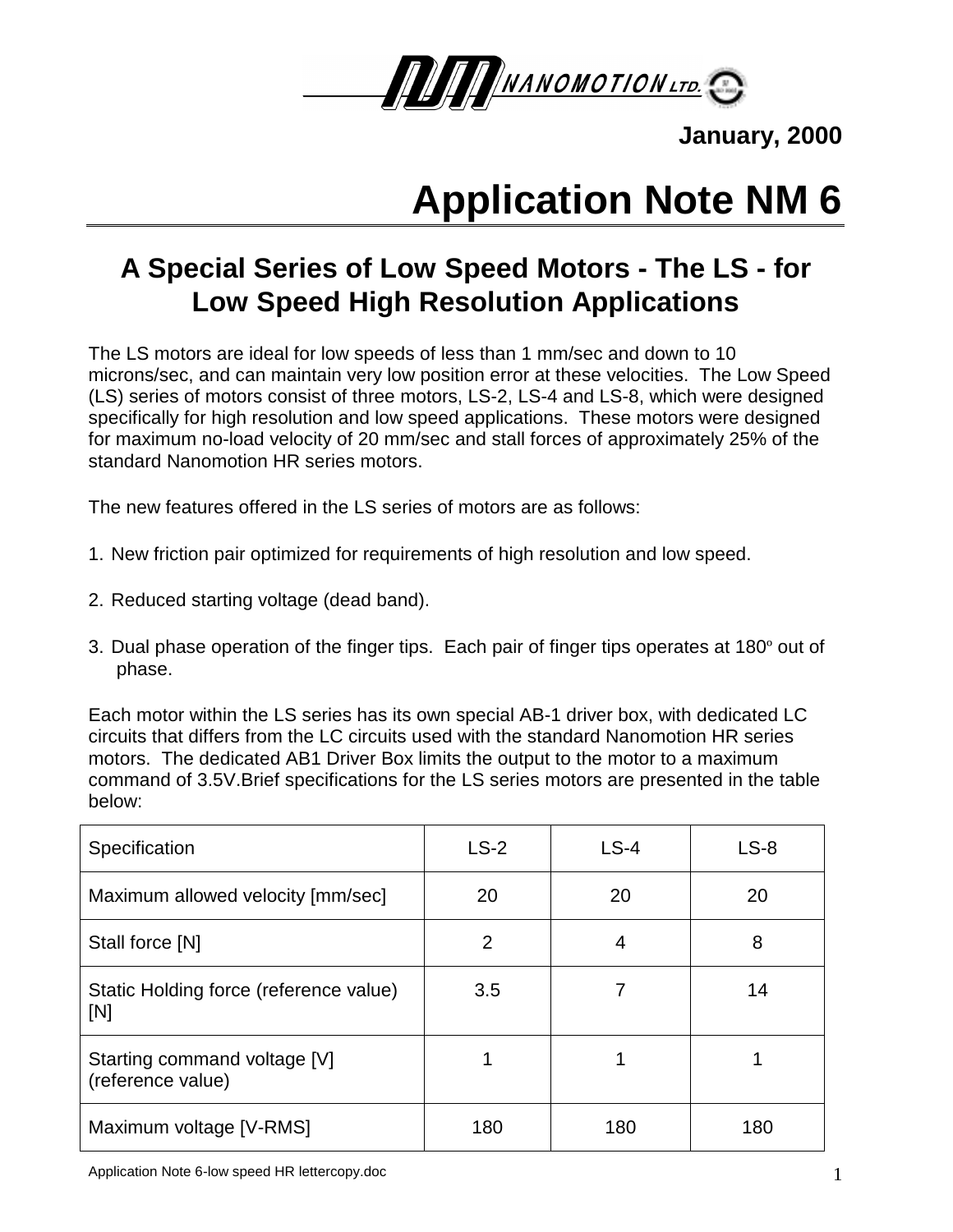

A special conditioning device is an add-on accessory for the LS series of motors. This device (pictured below in Figure 1) consists of a plastic fixture connected to the motor case, and a special cloth that wipes the alumina drive strip just before the motor finger tips travel along the finger tip track. This cloth maintains constant conditions on the friction surface, essential to the stability of high precision systems.

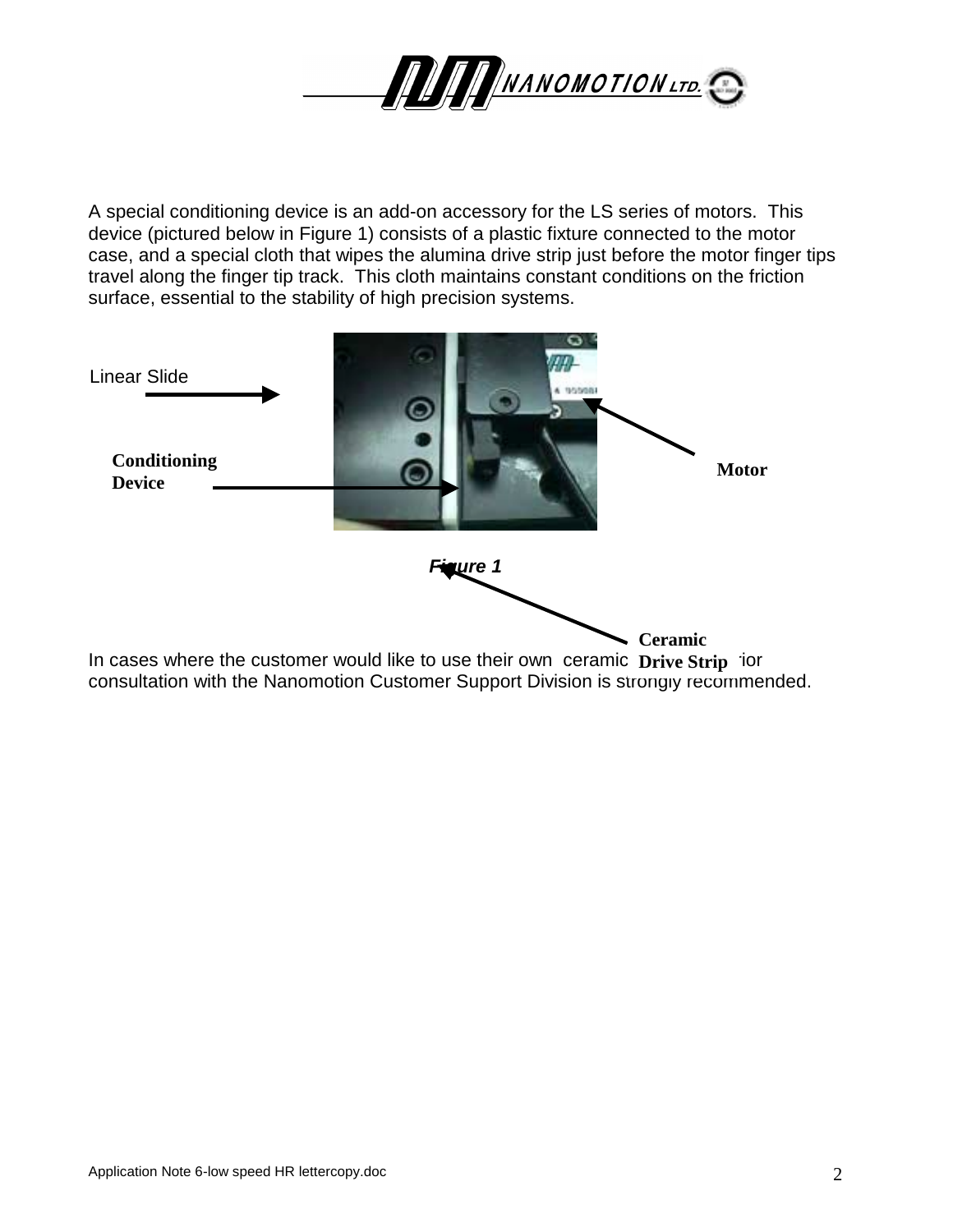

The following plots illustrate typical operations of the LS motors.

### **Plot 1**

30  $\mu$ m step into  $\pm$ 0.3  $\mu$  target radius. The step time is approximately 30 milliseconds.

The upper graph represents the reference position and actual position. The full step and settle time takes 21 msec.



**Plot 1**

The lower graph represents the actual velocity.